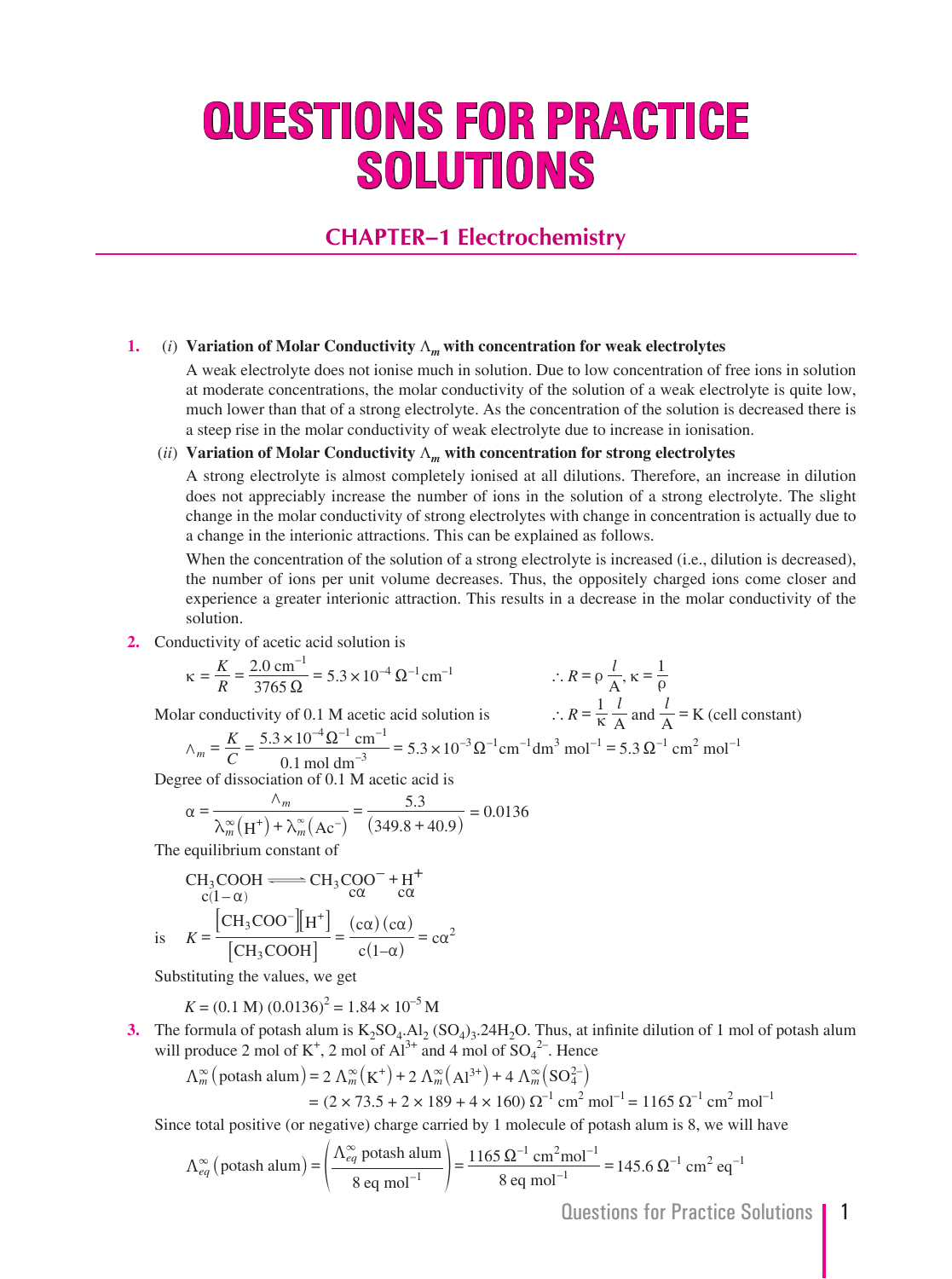- **4.** We have,
- Anodic reaction  $Zn \to Zn^{2+} (aq) + 2e^{-}$ Cathodic reaction  $Cu^{2+}(aq) + 2e^ \longrightarrow$  Cu Overall reaction  $Zn + Cu^{2+}(aq) \longrightarrow Zn^{2+}(aq) + Cu$ *EMF* of the cell  $E_{cell}^{\circ} = E_R^{\circ} - E_L^{\circ} = 0.350 \text{ V } -(-0.763 \text{ V}) = 1.113 \text{ V}$ Since  $E_{cell}^{\circ}$  is positive, the cell reaction is spontaneous.

 **5.** The half-cell reactions are

Anodic reaction  $Zn \longrightarrow Zn^{2+} + 2e^{-}$ Cathodic reaction  $2H^+ + 2e^ \longrightarrow H_2$ 

The Nernst equation for the cell reaction is

$$
E = E^{0} - \frac{RT}{2F} \ln \frac{\left[ Zn^{2+} \right] p(H_2)}{\left[ H^{+} \right]^2}
$$

Where  $E^{\text{o}} = E_{\text{H}^+ | \text{H}_2 | \text{Pt}}^{\text{o}} - E_{\text{Zn}^2 | \text{Zn}}^{\text{o}} = 0 - (-0.763 \text{ V}) = 0.763 \text{ V}$ 

Substituting the given data in Nernst equation, we get

$$
0.28 \text{ V} = 0.763 \text{ V} - \frac{0.05915 \text{ V}}{2} \log \frac{(0.1)(1)}{\left( [\text{H}^+] \text{/mol dm}^{-3} \right)^2}
$$
  
This gives  $- \log \left( [\text{H}^+] \text{/mol dm}^{-3} \right) = \frac{1}{2} \left[ \frac{2(0.763 \text{ V} - 0.28 \text{ V})}{(0.05915 \text{ V})} - \log (0.1) \right] = \frac{1}{2} [16.33 + 1] = 8.67$ 

Thus, the pH of the solution is 8.67.

6. At anode: 
$$
Fe \longrightarrow Fe^{2+} + 2e^-
$$
  
\nAt cathode: 
$$
\frac{2H^+ + 2e^- \longrightarrow H_2}{Fe + 2H^+ \longrightarrow Fe^{2+} + H_2}
$$
  
\nHere 
$$
E_{cell} = E_{cell}^0 - \frac{0.059}{n} \log \frac{[Fe^{2+}]}{[H^+]^2}
$$
  
\n
$$
E_{cell}^0 = 0.00 \text{ V} - (-0.44 \text{ V}) = 0.44 \text{ V}
$$
  
\nSubstituting 
$$
[Fe^{2+}] = 1 \times 10^{-3} \text{ M}, [H^+] = 1 \times 10^{-2} \text{ M}, n = 2 \text{ and } E_{cell}^0 = 0.44 \text{ V in expression (i), we get}
$$
  
\n
$$
E_{cell} = 0.44 - \frac{0.059}{2} \log \frac{10^{-3}}{(10^{-2})^2}
$$
  
\n
$$
E_{cell} = 0.44 - 0.0295 \log 10 = 0.44 - 0.0295
$$
  
\n
$$
E_{cell} = 0.4105 \text{ V}
$$
  
\n7.  $A^{2+} + B^+ \rightarrow A^{3+} + B_1 n = 1$   
\nSubstituting  $K_e = 10^{10}, 1 F = 96500 \text{ C mol}^{-1}, T = (25 + 273) \text{ K}, R = 8.314 \text{ J K}^{-1} \text{ mol}^{-1}$  in the expression  
\n
$$
\Delta G^0 = -2.303 \text{ RT} \log K_e, \text{ we get}
$$
  
\n
$$
\Delta G^0 = -57058.48 \text{ J mol}^{-1} = -57.058 \text{ kJ mol}^{-1}
$$
  
\nSubstituting  $\Delta G^0 = -57058.48 \text{ J mol}^{-1} = -57.058 \text{ kJ mol}^{-1}$   
\n
$$
\Delta G^0 = -nFE_{cell}^0, \text{ we get}
$$
  
\n
$$
-57058.48 = -1 \times 96500 \text{ C}^0 = 0.00 \text{ mJ}^{-1} = 0.00 \text{ mJ}^{-1} = 0.00 \
$$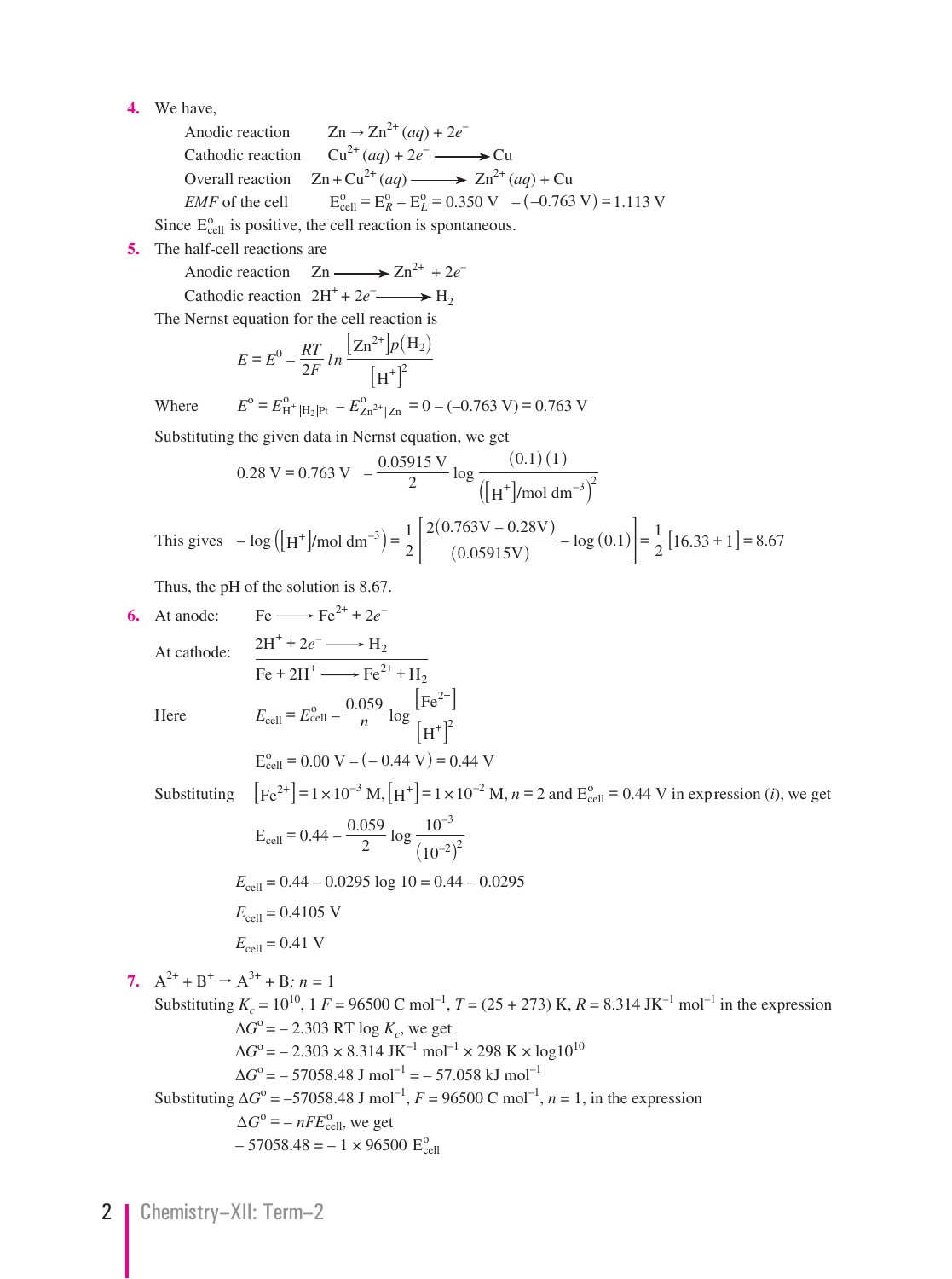$$
E_{cell}^{o} = \frac{57058.48}{96500} = 0.591
$$
 V

8. At anode: 
$$
\text{Cr}(s) \longrightarrow \text{Cr}^{3+} + 3e^- \times 2
$$

At anode: 
$$
Fe^{2+} + 2e^- \longrightarrow Fe] \times 3
$$

$$
\frac{2Cr(s) + 3Fe^{2+} (aq) \longrightarrow 2Cr^{3+} (aq) + 3Fe(s)}{E_{cell}^0 = E_{Fe^{2+}/Fe}^0 - E_{Cr^{3+}/Cr}^0}
$$

$$
= -0.44 \text{ V} - (-0.74 \text{ V})
$$

$$
E_{cell}^0 = 0.30 \text{ V}
$$

Here,  $n = 6$ ,  $E_{cell}^0 = 0.30$  V,  $[Fe^{2+}] = 0.1$  M,  $[Cr^{3+}] = 0.01$  M

Substituting these values in the Nernst equation,

$$
E_{\text{cell}}^{\circ} = E_{\text{cell}}^{\circ} - \frac{0.059}{n} \log \frac{[\text{Cr}^{3+}]^2}{[\text{Fe}^{2+}]^3}, \text{ we get}
$$
  

$$
E_{\text{cell}} = E_{\text{cell}}^{\circ} - \frac{0.059}{6} \log \frac{(10^{-2})^2}{(10^{-1})^3}
$$
  
= 0.30 + 0.0098 log 10  
= 0.30 + 0.0098  

$$
E_{\text{cell}}^{\circ} = 0.3098 \text{ V}
$$

9. Ni(s) + 2Ag<sup>+</sup> (aq) —  
\nHere, 
$$
n = 2
$$
  
\n $\log K_c = \frac{n}{0.059} E_{cell}^0$   
\n $\log K_c = \frac{2}{0.059} \times 1.05 = 35.5$   
\n $K_c$  = antilog 35.5 = 3.4 × 10<sup>35</sup>  
\n $K_c = 3.4 \times 10^{35}$   
\n $\Delta G^\circ = -nFE_{cell}^\circ$   
\n $\Delta G^\circ = -2 \times 96500 \times 1.05 = -202650 \text{ J}$   
\n $\Delta G^\circ = -202.65 \text{ kJ}$ 

**10.** Given,  $(Zn^{2+}) = 0.1 M$ 

$$
T = 298 \text{ K}
$$
  
\n
$$
E_{Zn^{2+}/Zn}^{o} = -0.76 \text{ V}
$$
  
\n
$$
[Zn^{2+}] = 0.1 \times \frac{95}{100}
$$
  
\n= 0.095 M

 $\alpha = 95\%$ 

The cell reaction will be,

$$
Zn^{2+} + 2e^- \longrightarrow Zn
$$

By Nernst equation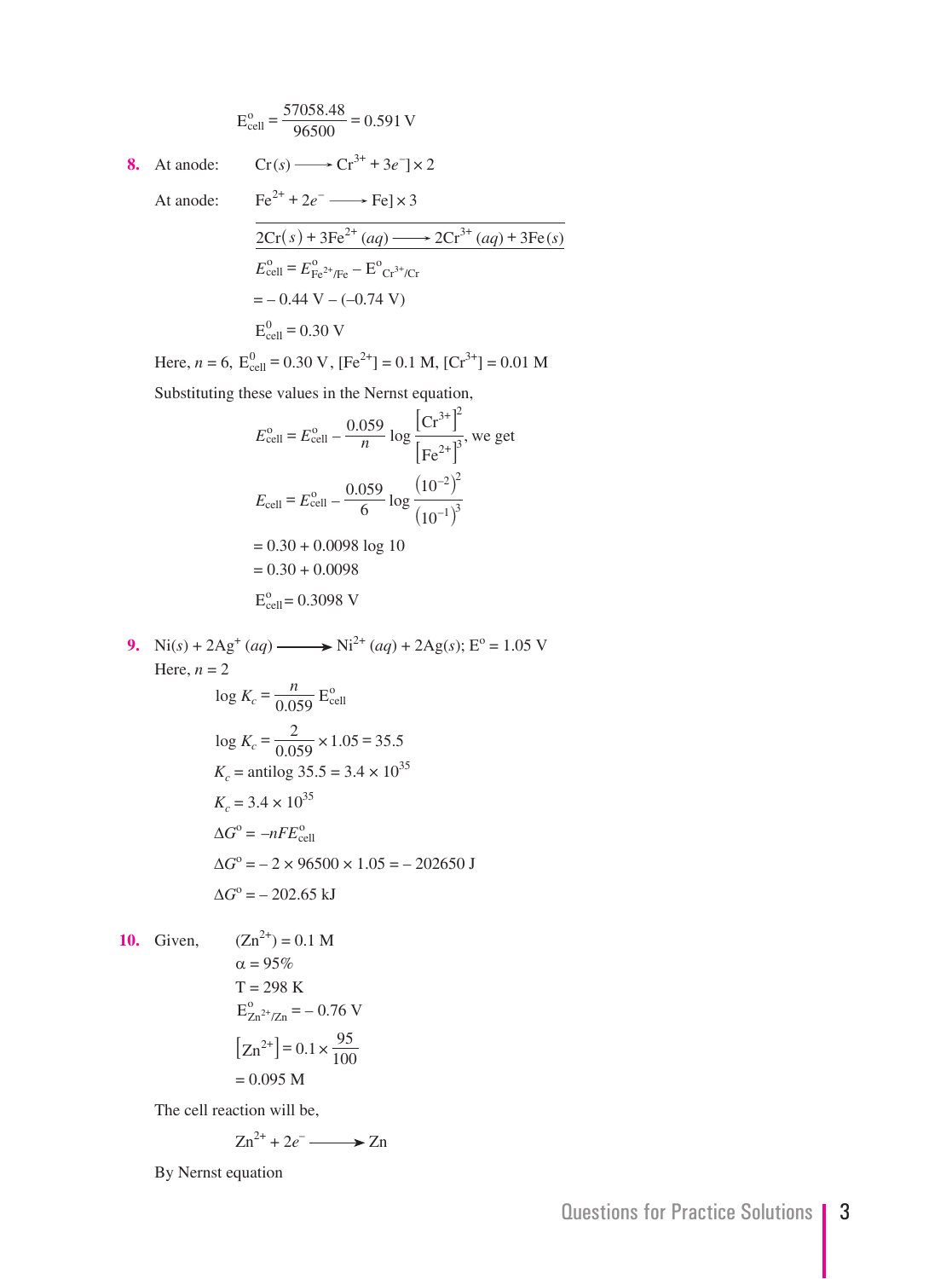$$
E_{Zn^{2+}/Zn} = E_{Zn^{2+}/Zn}^{0.0591} - \frac{0.0591}{2} \log \left( \frac{1}{[Zn^{2+}]} \right)
$$

$$
= -0.76 - \frac{0.0591}{2} \log \left( \frac{1}{0.095} \right)
$$

$$
= -0.76 - \frac{0.0591}{2} \times 1.0223
$$

$$
= -0.7902 \text{ V}
$$

## **CHAPTER–2 Chemical kinetics**

- **1.** No, the molecularity can never be equal to zero or a fractional number. Molecularity is the number of molecules involved in each elementary reaction which may be different, *i.e*., the molecularity of each step may be different.
- **2.** (*i*) For the first-order reaction, we have

$$
k = -\frac{2.303}{t} \log \frac{[A]}{[A]_0} = -\frac{2.303}{(10 \text{ min})} \log \frac{80}{100} = 0.0223 \text{ min}^{-1}
$$
  
(*ii*)  $t = -\frac{2.303}{k} \log \frac{[A]}{[A]_0} = -\frac{2.303}{(0.0223 \text{ min}^{-1})} \log \frac{25}{100} = 62.18 \text{ min.}$ 

 **3.** (*i*) Let *a* and *b* be the orders of the reaction with respect to *A* and *B*, respectively. We will have  $r_0 = k[A]_0^a [B]_0^b$ 

Making use of the second and third data in the given table, we get

 $4.0 \times 10^{-3}$  M s<sup>-1</sup> = k [5.0  $\times 10^{-4}$  M]<sup>a</sup> [6.0  $\times 10^{-5}$  M]<sup>b</sup>  $1.6 \times 10^{-2}$  M s<sup>-1</sup> =  $k [1.0 \times 10^{-3}$  M]<sup>a</sup>  $[6.0 \times 10^{-5}$  M]<sup>b</sup>

Dividing the two expressions, we get

$$
\frac{1.6 \times 10^{-2}}{4.0 \times 10^{-3}} = \left[\frac{1.0 \times 10^{-3}}{5.0 \times 10^{-4}}\right]^{a}
$$
 i.e. 4 = 2<sup>a</sup>

Hence,  $a = 2$ 

From the first and second data, we write

$$
5.0 \times 10^{-4}
$$
 M s<sup>-1</sup> = k [2.5 × 10<sup>-4</sup> M]<sup>2</sup> [3.0 × 10<sup>-5</sup> M]<sup>b</sup>  
4.0 × 10<sup>-3</sup> M s<sup>-1</sup> = k [5.0 × 10<sup>-4</sup> M]<sup>2</sup> [6.0 × 10<sup>-5</sup> M]<sup>b</sup>

Dividing these two expressions, we get

$$
\frac{4.0 \times 10^{-3}}{5.0 \times 10^{-4}} = \left[\frac{5.0 \times 10^{-4}}{2.5 \times 10^{-4}}\right]^2 \left[\frac{6.0 \times 10^{-5}}{3.0 \times 10^{-5}}\right]^b
$$
 i.e. 8 = 2<sup>2</sup>2<sup>b</sup>

Hence,  $b = 1$ 

(*ii*) The rate constant 
$$
k
$$
 is =  $\frac{r_0}{[A]_0^2 [B]_0}$ 

From the first data 300 K, we get

$$
k = \frac{5.0 \times 10^{-4} \text{ M s}^{-1}}{(2.5 \times 10^{-4} \text{M})^2 (3.0 \times 10^{-5} \text{ M})} = 2.67 \times 10^8 \text{ M}^{-2} \text{ s}^{-1}
$$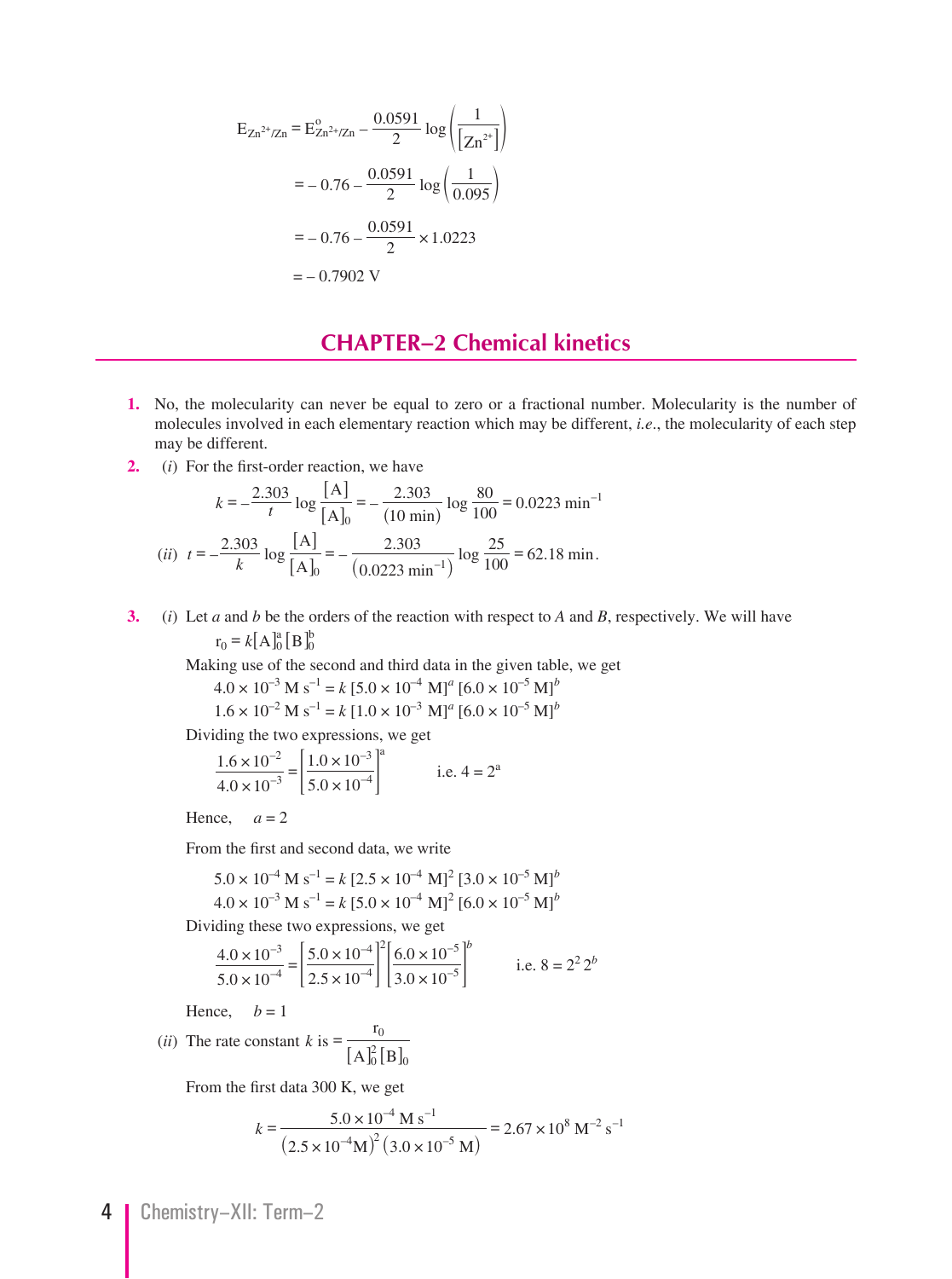- **4.** (*i*) Data shows that half life  $(t_{1/2})$  of the given reaction is constant, i.e. 100 min. Hence, it is first order reaction.
	- (*ii*)  $t_{75}$ , i.e.,  $t_{3/4} = 2 \times t_{1/2}$  $= 2 \times 100$  = 200 min  $2A(g) \longrightarrow 3B(g) + C(g)$ At  $t = 0$  800 0 0 At time *t*  $800 - 2x$   $3x$   $2x$ Total pressure at time  $t = 800 - 2x + 3x + 2x$  $= 800 + 3x$ As given pressure of  $A = 700$  mm Hg So,  $800 - 2x = 700$

 $800 - 700 = 2x$  $100 = 2x$  $x = 50$ 

Hence, total pressure will be  $800 + 3 \times 50 = 800 + 150 = 950$  mm Hg

- **5.** (*i*) (*a*) **Order of Reaction:** It may be defined as the sum of powers of the concentration of the reactants in the rate law expression.
	- (*b*) The rate of reaction when the molar concentration of each of the reactants is taken as unity is called rate constant. Its value depends on the temperature but independent of the concentration of reactions.

(ii) 
$$
[R] = [R]_0 - 25\% \text{ of } [R]_0 = [R_0] - \frac{25 \times [R]_0}{100} = \frac{3[R]_0}{[R]}
$$
  
\nSubstituting  $[R] = \frac{3[R]_0}{4}$ ,  $t = 10$  min, in the expression  $k = \frac{2.303}{10} \log \frac{[R]_0}{[R]}$ , we get  
\n $k = \frac{2.303}{10} \log \frac{[R]_0}{[R]} = \frac{2.303}{10} \log \frac{4}{3}$   
\n $k = \frac{2.303}{10} (\log 4 - \log 3) = \frac{2.303}{10} (0.6021 - 0.4771)$   
\n $k = 0.02879 \text{ min}^{-1}$   
\n $t_{1/2} = \frac{0.693}{k} = \frac{0.693}{0.02879 \text{ min}^{-1}} = 24.07 \text{ min}$   
\n6. (i) Let Rate =  $k[A]^m [B]^n$   
\n $\therefore 1.5 \times 10^{-3} \text{ mol L}^{-1} \text{ min}^{-1} = k(0.10)^m (0.10)^n$  ...(i)  
\n $3.0 \times 10^{-3} \text{ mol L}^{-1} \text{ min}^{-1} = k(0.2)^m (0.2)^n$  ...(ii)  
\n $6.0 \times 10^{-3} \text{ mol L}^{-1} \text{ min}^{-1} = k(0.2)^m (0.4)^n$  ...(iii)  
\nDividing equation (iii) by (ii), we get  
\n $\frac{6.0 \times 10^{-3}}{3.0 \times 10^{-3}} = \frac{k(0.2)^m (0.4)^n}{k(0.2)^m (0.2)^n}$   
\n $2 = 2n \Rightarrow n = 1$ 

Dividing equation (*ii*) by (*i*) we get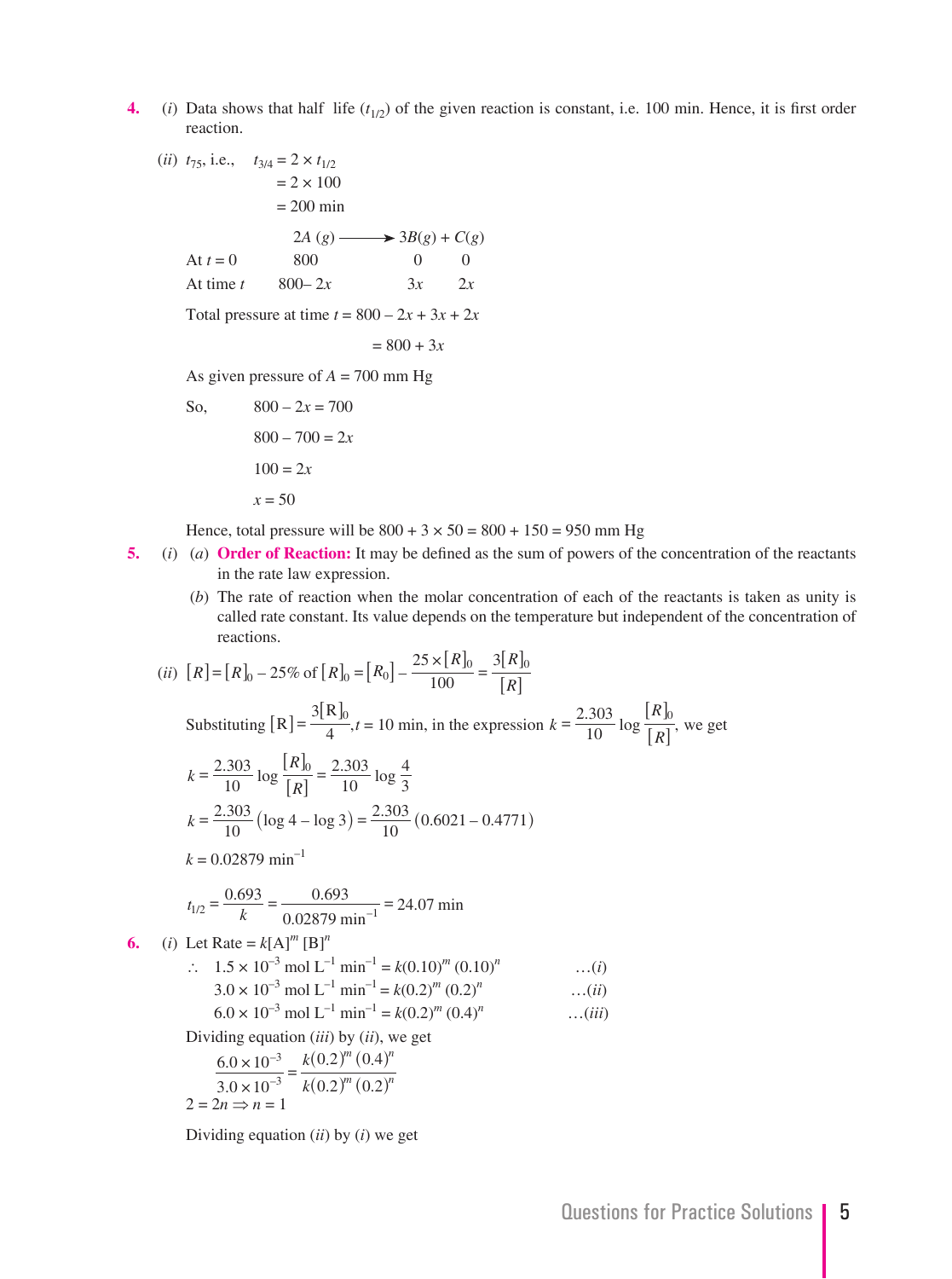$$
\frac{3.0 \times 10^{-3}}{1.5 \times 10^{-3}} = \frac{k(0.2)^m (0.2)^n}{k(0.1)^m (0.1)^n}
$$
  
2 = 2<sup>m</sup> 2<sup>n</sup>  $\Rightarrow$  2<sup>m</sup> .2  
2<sup>m</sup> = 1 or 2<sup>m</sup> = 2<sup>0</sup>  $\Rightarrow$   $m = 0$   
Rate = k[A]<sup>0</sup> [B]<sup>1</sup> or Rate = k[B]

(*ii*) 
$$
k = \frac{\text{Rate}}{[B]}
$$
  

$$
k = \frac{1.5 \times 10^{-3} \text{ mol L}^{-1} \text{min}^{-1}}{0.1 \text{ mol L}^{-1}} = 1.5 \times 10^{-2} \text{ min}^{-1}
$$

- (*c*) The reaction mechanism (II) is consistent with the rate law found in (*a*).
- **7.** As the reaction is of first order with respect to *A* and of second order w.r.t *B*. Rate of Reaction  $(R_1) = k(A) (B)^2$ ...(*i*)

Now, if the concentration of both *A* and *B* are doubled together the rate of reaction will become.

Rate of reaction  $(R_2) = k[2A][2B]^2$  ...(*ii*) By dividing eq. (*i*) and (*ii*) we get.

$$
\frac{R_1}{R_2} = \frac{k[A][B]^2}{k[2A][2B]^2}
$$

$$
\frac{R_1}{R_2} = \frac{1}{2 \times 4}
$$

$$
\frac{R_1}{R_2} = \frac{1}{8}
$$

Hence,  $R_2 = 8R_1$ 

**8.** For the reaction  $R \xrightarrow{k} P$ 

$$
\text{rate} = \frac{-d [R]}{dt} = k
$$

$$
d [R] = -k dt
$$

Integrating both sides,

 $[R] = -kt + C$ , where  $C = \text{constant}$  of integration ...(*i*)

At  $t = 0$ ,  $[R] = [R]_0$ 

Substituting this in equation (*i*)

$$
C = [R]_0
$$

Substituting the value of *C* in equation (*i*)

$$
[R] = -kt + [R]_0
$$
...(ii)  
\n
$$
kt = [R]_0 - [R]
$$
  
\n⇒  $t = \frac{[R]_0 - [R]}{k}$   
\nOn completion of reactions,  $[R] = 0$   
\n∴  $t = \frac{[R]_0}{k}$ 

- **9.** (*i*) The probability of more than three molecules collision is simultaneously very small. Hence possibility of molecularly being three is very low.
	- (*ii*) The given reaction is

$$
A \longrightarrow B
$$

Let, the initial rate is given by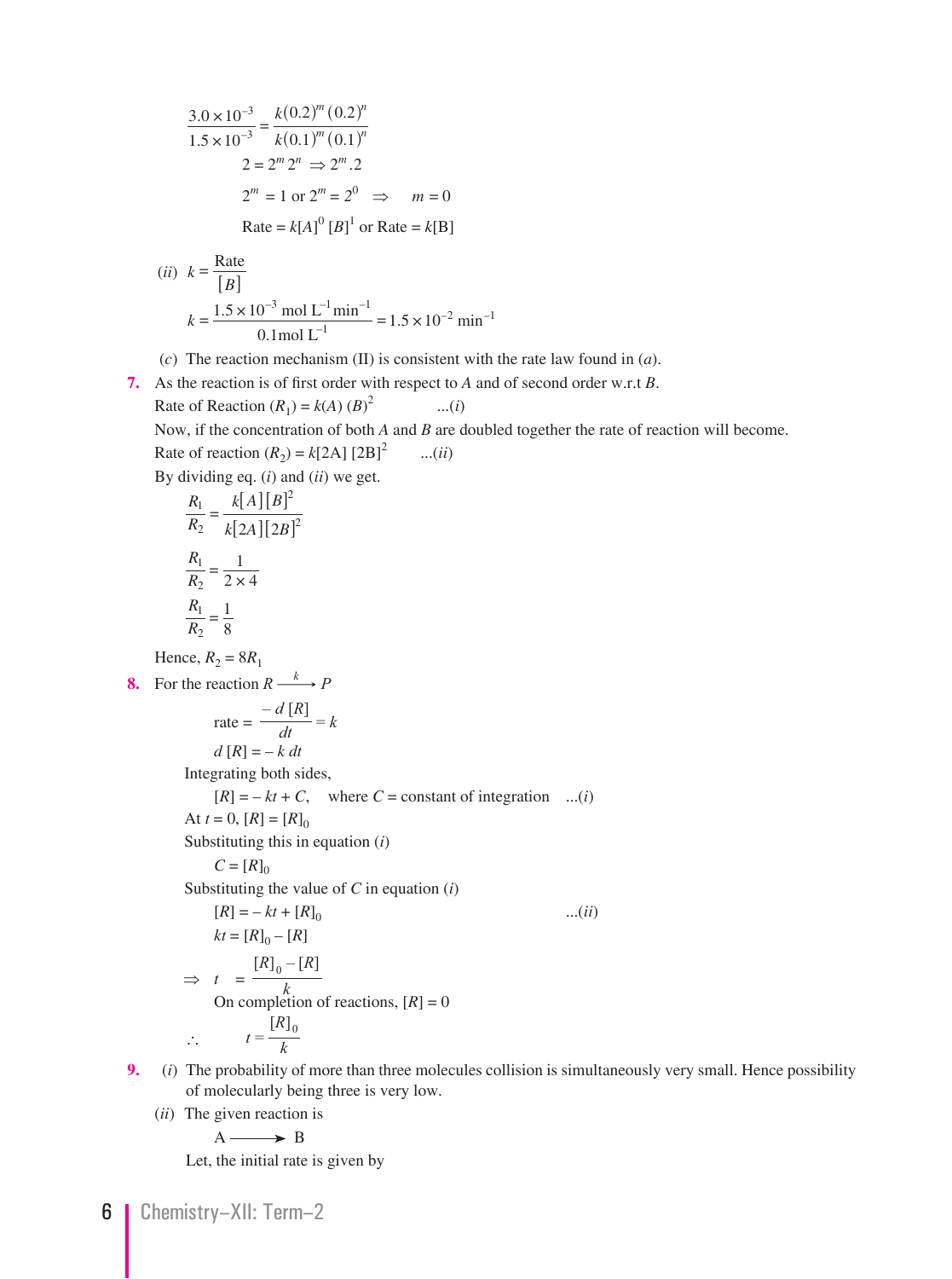$$
r = k[A]^n
$$

(*i*)

Where *n* is order of reaction.

 Now, according to the question rate of reaction becomes three times as the concentration of A is increased by 9 times.

i.e  $3r = k[9A]$ <sup>n</sup> (*ii*)

By dividing (*ii*) by (*i*), we get

$$
\frac{3r}{r} = \frac{k[9A]^n}{k[A]^n}
$$
  

$$
\frac{3r}{r} = \frac{9^n k[A]^n}{k[A]^n}
$$
  

$$
3 = 9^n
$$
  

$$
3^1 = (3)^{2n}
$$
  

$$
2n = 1
$$
  

$$
n = \frac{1}{2}
$$
 So, order of reaction is  $\frac{1}{2}$ .

**10.** Given, rate constant  $(k) = 0.0051 \text{ min}^{-1}$ 

$$
t = 3h
$$
 or 180 m

The integrated rate equation for first order reaction is

$$
t = \frac{2.303}{R} \log \frac{R_0}{[R]}
$$
  
\n
$$
180 = \frac{2.303}{.0051} \log \frac{[0.10]}{[R]}
$$
  
\n
$$
\log \frac{0.1}{[R]^2} = \frac{180 \times .0051}{2.303} = \frac{918}{2303}
$$
  
\n
$$
\log \frac{0.1}{[R]} = 0.3986
$$
  
\n
$$
\frac{0.1}{[R]} = \text{Antilog } (0.3986)
$$
  
\n
$$
= 2.503
$$
  
\n
$$
[R] = \frac{0.1}{2503} = 0.03995 \text{ M}
$$
  
\n
$$
[R] = 0.04 \text{ M}
$$

**11.** The given reaction is

 *X Y* At  $t = 0$  1M 0 After  $t = 1$  hr  $(1 - x)M$  *xM* So, rate of reaction after  $1h = k(1 - x)$  ...(*i*) Now for first order reaction integrated rate equation is

$$
k = \frac{2.303}{t} \log_{10} \frac{|R|_0}{R}
$$
  
or 
$$
4.5 \times 10^{-3} = \frac{2.303}{1 \times 60} \log_{10} \frac{1}{1 - x}
$$

$$
\log_{10} \frac{1}{1 - x} = \frac{4.5 \times 10^{-3} \times 1 \times 60}{2.303}
$$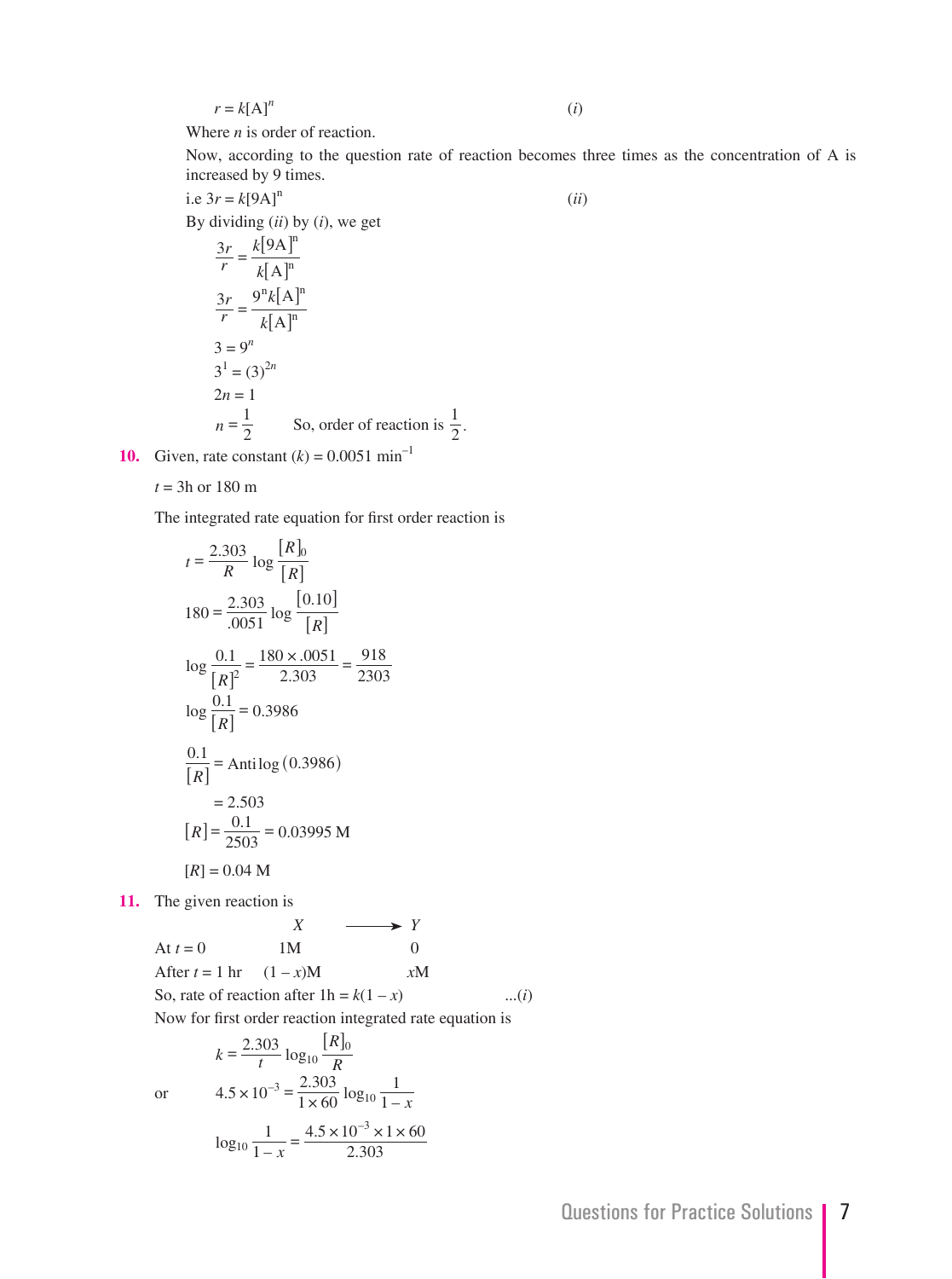$$
\log_{10} \frac{1}{1-x} = 0.1172
$$

$$
\frac{1}{1-x} = \text{anti log } 0.1172
$$

$$
\frac{1}{1-x} = 1.310
$$

$$
(1-x) = 0.7633
$$

Rate of reaction after 1 hr

$$
= 4.5 \times 10^{-3} \times 0.7633
$$

$$
= 3.435 \times 10^{-3} \text{ M min}^{-1}
$$

12.  $A + B \longrightarrow$  Products

Suppose order of reaction w.r.t reactant A is *m* and order of reaction w.r.t reactant B is *n*, then the rate law will be

Rate =  $k$  [A]<sup>*m*</sup> [B]<sup>*n*</sup>

Substituting the values 1 to 3 (from the given table) in the rate expression, we get.

 $0.05 = k(0.1)^m (0.1)^n$  ...(*i*)  $0.10 = k(0.2)^m (0.1)^n$  ...(*ii*)  $0.05 = k(0.1)^m (0.2)^n$  ...(*iii*)

Dividing equation (*ii*) by (*i*), we get

$$
\frac{0.1}{0.05} = \frac{k(0.2)^m (0.1)^n}{k(0.1)^m (0.1)^n}
$$
 or  $2^1 = 2^m$   
\n $\implies m = 1$ 

Dividing equation (*iii*) by (*i*), we get

$$
\frac{0.05}{0.05} = \frac{k(0.1)^m (0.2)^n}{k(0.1)^m (0.1)^n}
$$
 or  $1 = 2^n$  or  $2^\circ = 2^n$ 

$$
\implies n = 0
$$

$$
\therefore \quad \text{Rate} = k \, [\text{A}]^1 \, [\text{B}]^0 \text{ or } \text{Rate} = k \, [\text{A}]
$$
\n
$$
\text{Overall order of reaction} = 1
$$

$$
k =
$$
  $\frac{\text{[Rate]}}{\text{[A]}}$  or  $k = \frac{0.05 \text{ mol L}^{-1} \text{ s}^{-1}}{0.1 \text{ mol L}^{-1}}$  or  $k = 0.5 \text{ s}^{-1}$ 

For a first order reaction,  $t_{1/2} = \frac{0.693}{k}$ 

$$
\therefore t_{1/2} = \frac{0.693}{0.5 \text{ s}^{-1}} = 1.386 \text{ s}
$$

#### **CHAPTER–3 Surface Chemistry**

- **1.** Gold sol which is lyophobic starts behaving like a lyophilic colloid when gelatin is added to it.
- **2.** (*i*) As physisorption is an exothermic process:

 $\text{Solid}$  +  $\text{Gas}$   $\longrightarrow$   $\text{Gas/Solid}$  + Heat  $\text{(Assorbed on solid)}$ (Adsorbent) (Adsorbate) (Gas adsorbed on solid)

> According to Le Chatelier's principle, if we increase the temperature, equilibrium will shift in the backward direction, *i.e*., gas is released from the adsorbed surface.

(*ii*) Clouds are colloidal in nature and carry charge. By throwing of common salt, an electrolyte on the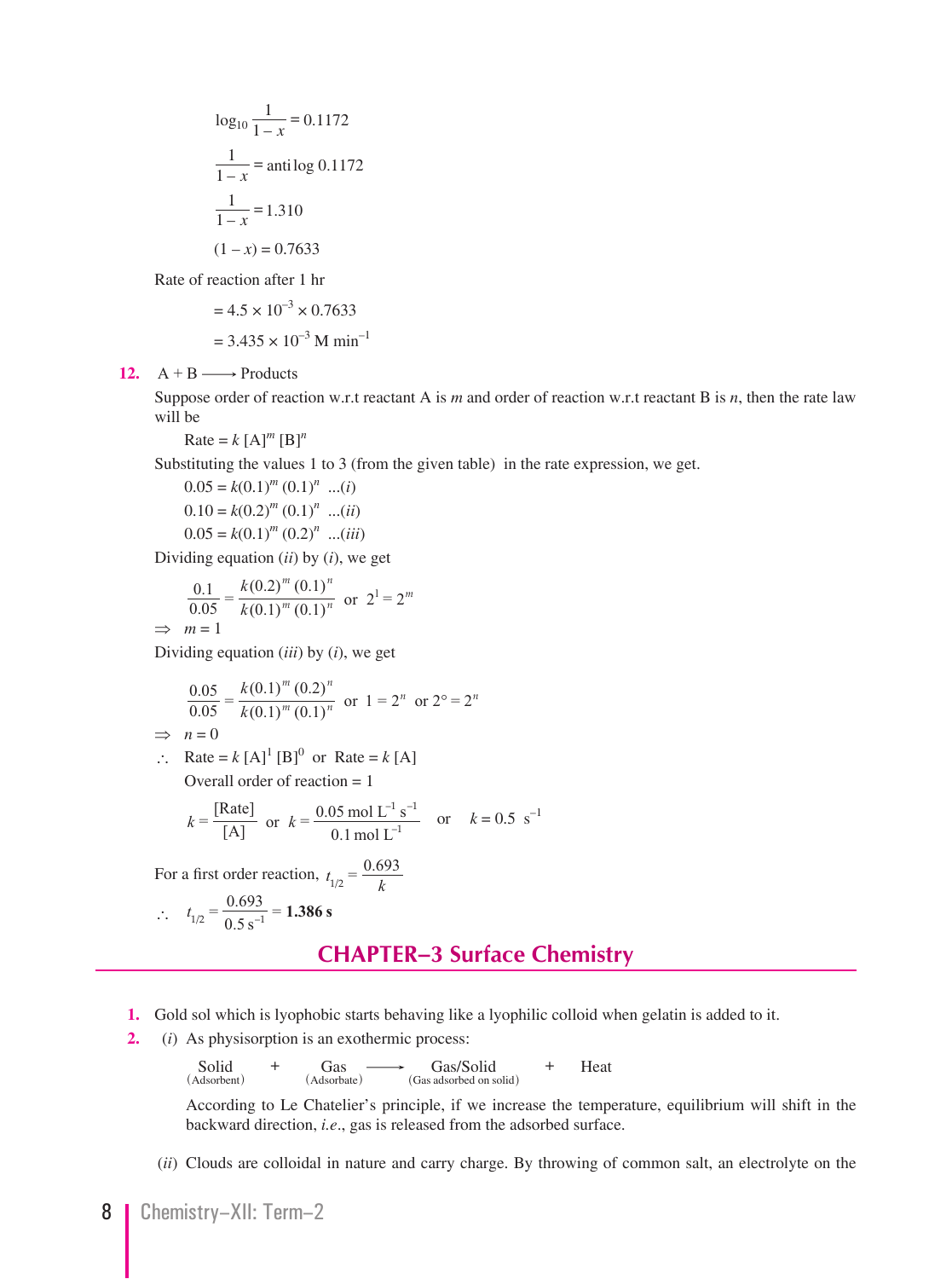clouds, results in coagulation leading to artificial rain.

- **3.** (*i*) Because of larger area of colloidal gold and easy assimilation with the blood which is colloidal is used for inter molecular injection.
	- (*ii*) Charges leads to the effect of repulsion, causing the precipitate particles to disperse forming a colloid.
	- (*iii*) Finely divided substance is more effective as an adsorbent because finely divided substance provides more surface for adsorption.
- **4. (***i***) Macromolecular colloids:** Macromolecules in suitable solvents form solutions, where size of the macromolecules may fall within the colloidal range. The system showing such characteristics are called macromolecular colloids. The colloids are quite stable and in many respect they resemble true solutions. Examples of naturally occurring macromolecules are starch, cellulose, proteins and those of man-made macromolecules are nylon, polythene, polystyrene, synthetic rubber, etc.

 **Multimolecular colloids:** A large number of atoms or smaller molecules (diameter < 1 nm) of a substance on dissolution aggregate together to form species having size in the colloidal range. Such species are called multimolecular colloids. Examples: a sulphur sol consist of particles containing thousands of  $S_8$  sulphur molecules, a platinum or gold sol may have particles of various sizes having many atoms.

- **(***ii***) Peptization and Coagulation:** Coagulation is the process of setting of colloidal particles whereas peptization is the process of converting a precipitate into colloidal sol by shaking it with dispersion medium in the presence of a small electrolyte having a common ion.
- **(***iii***) Electrophoresis and electrodialysis**

 **Electrophoresis:** The movement of colloidal particles towards oppositely charged electrode in an electric field is called electrophoresis. If the movement of colloidal particles takes place towards the cathode, the phenomenon is called cataphoresis.

 **Electrodialysis:** The process of removing a dissolved substance from a colloidal solution by means of diffusion through a suitable membrane by applying an electric field is called electrodialyses.

- **5.** River water is a colloidal solution of clay and sea water contains a number of electrolytes. When river water meets the sea water, the electrolytes present in the sea water coagulate the colloidal solution of clay resulting in its deposition with the formation of delta.
- **6.** Yes. Clouds are colloidal in nature and carry charge. Spray of silver iodide, an electrolyte, results in coagulation leading to rain.
- **7.** BaCl<sub>2</sub>, Ba<sup>2+</sup> ion has greater coagulating power than  $K^+$  ion as Ba<sup>2+</sup> ion has higher charge.

$$
\textbf{8.} \quad \text{As}_2\text{O}_3 \ + \ 3\text{H}_2\text{S} \ \xrightarrow{\hspace{0.5cm}} \text{As}_2\text{S}_3 \ + \ 3\text{H}_2\text{O}
$$

- **9.** Colloidal solutions exhibit Tyndall effect because the size of the colloidal particles (1 nm–1000 nm) is such that they can scatter light.
- **10.** Unbalanced bombardment of the particles of dispersed phase by molecules of dispersion medium causes Brownian motion. This stabilizes the solution.

## **CHAPTER–4** *d* **&** *f* **block elements**

- **1.** Lanthanoids are called *f*-block elements because the last electrons in them enters into *f*-orbital.
- **2.** Cerium  $(Z = 58)$  exhibits  $+4$  oxidation state.
- **3.** (*i*) This is because in presence of complexing reagents, the CFSE value is more that compensates the third ionisation energy of cobalt.
- (*ii*) The ions with  $d^1$  configuration have the tendency to lose the only electron present in  $d$ -subshell to acquire stable  $d^0$  configuration. Therefore, they are unstable and undergo oxidation or disproportionation.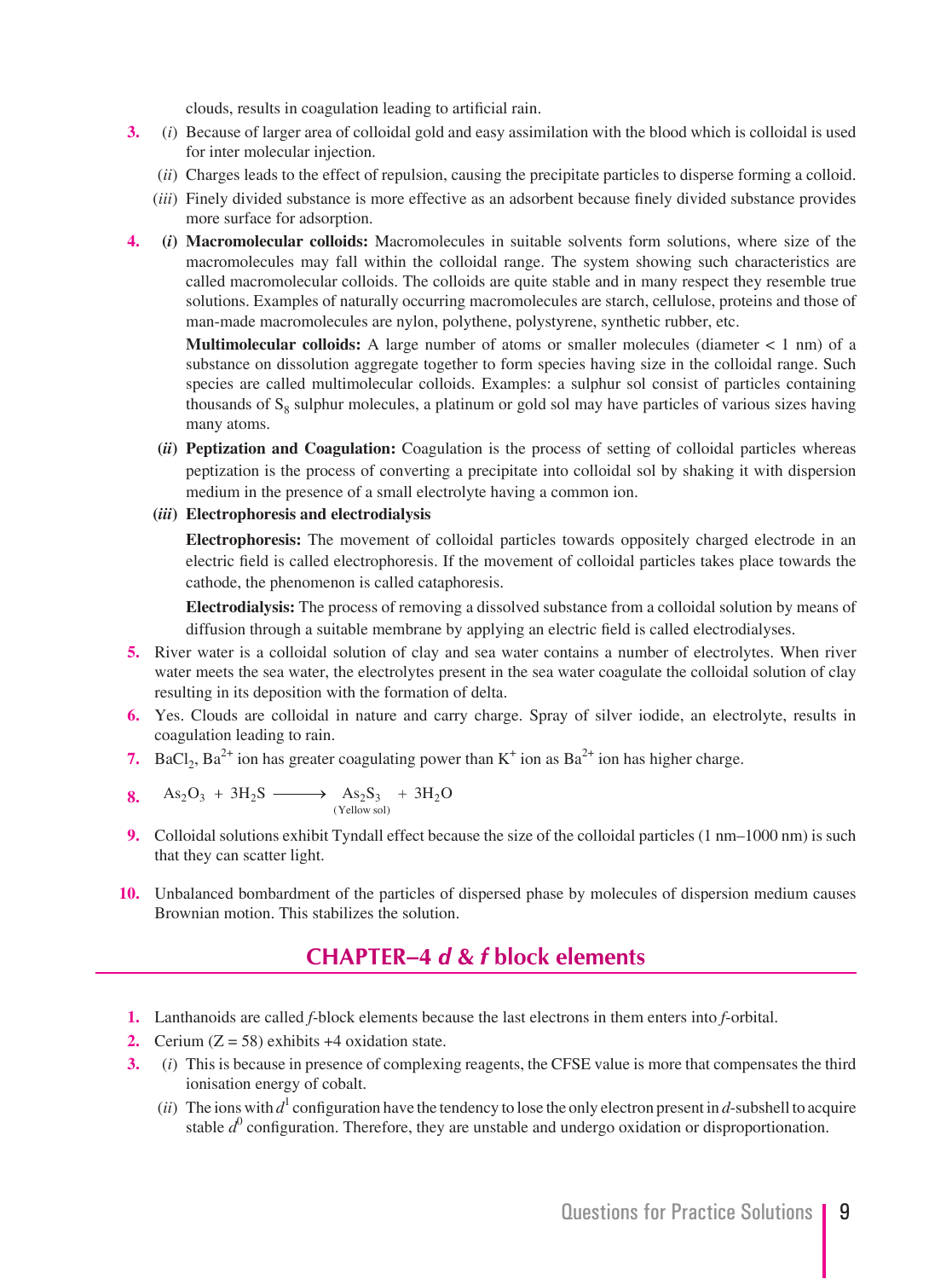- **4.** Electronic configuration of Cr atom with  $Z = 24$  is  $1s^2 2s^2 2p^6 3s^2 3p^6 4s^1 3d^5$ 
	- ∴ Electronic configuration of  $Cr^{3+} = [Ar]$  3*d*<sup>3</sup>

|--|--|--|--|

Hence, it has three unpaired electrons.

∴ Spin only magnetic moment  $(\mu)$ 

$$
= \sqrt{n(n+2) \text{ BM}}
$$

$$
= \sqrt{3(3+2) \text{ BM}}
$$

$$
= \sqrt{3(15) \text{ BM}}
$$

$$
= \sqrt{15 \text{ BM}}
$$

= 3.87 BM

**5.** (*i*) The divalent ion in aqueous solution will have  $d^5$  configuration (five unpaired electrons) with atomic number 25. The magnetic moment  $\mu$  is

$$
\mu = \sqrt{5(5+2)}
$$
 BM = 5.92 BM

(*ii*) According to  $n + l$  rule:

For 3d orbital

$$
n + 1 = 3 + 2 = 5
$$

For 4*s* orbital

$$
n+1=4+0=4
$$

As the value of  $n + 1$  for 4*s* orbital is less than the 3*d* orbital, so us filled first as it has lower energy than 3*d* and ionisation enthalpy is responsible for the ionisation of atom, 4*s* electrons are loosely held by the nucleus. Therefore electrons are removed from 4*s* orbital prior to 3*d* orbital.

- **6.** (*i*) The elements which contain incompletely filled *d* orbitals in the ground state or in the oxidised state can show following properties:
	- (*a*) They can form complex compounds.
	- (*b*) They show variable oxidation state.
	- (*c*) They are used as catalyst.
	- (*ii*) The elements which contribute more valence electrons per atom in the formation of metallic bonds show following properties:
		- (*a*) They are hard.
		- (*b*) They have high melting and boiling point.
		- (*c*) They have high enthalpy of atomization.
		- (*d*) They are malleable and ductile
- **7.** (*i*) The main reason for positive  $E^{\circ}$  (0.34 V) value for copper is that the sum of enthalpies for sublimation and ionization is not balanced by hydration enthalpy.
- (*ii*)  $Cr^{2+}$  is reducing as its configuration changes from  $d^4$  to  $d^3$ , a more stable half filled  $t_{2g}$  configuration while  $\text{Mn}^{3+}$  is oxidising as  $\text{Mn}^{3+}$  to  $\text{Mn}^{2+}$  results a more stable half filled  $d^5$  configuration.
- (*iii*) The oxidising power of oxonions are in the order  $VO_2^+ < Cr_2O_7^{2-} < MnO_4^-$ , this is due to increase in the oxidation state of the metal ion.
	- **8.** (*i*) It is due to regular increase in ionisation enthalpy.
		- $(iii)$  Mn<sup>2+</sup> has the maximum paramagnetic character because of the maximum number of unpaired electrons, *viz*., 5.
		- (*iii*) Due to symmetrical electronic configuration there is no orbital contribution in  $Cr<sup>3+</sup>$  ion. However, appreciable orbital contribution takes place in  $Co<sup>2+</sup>$  ion.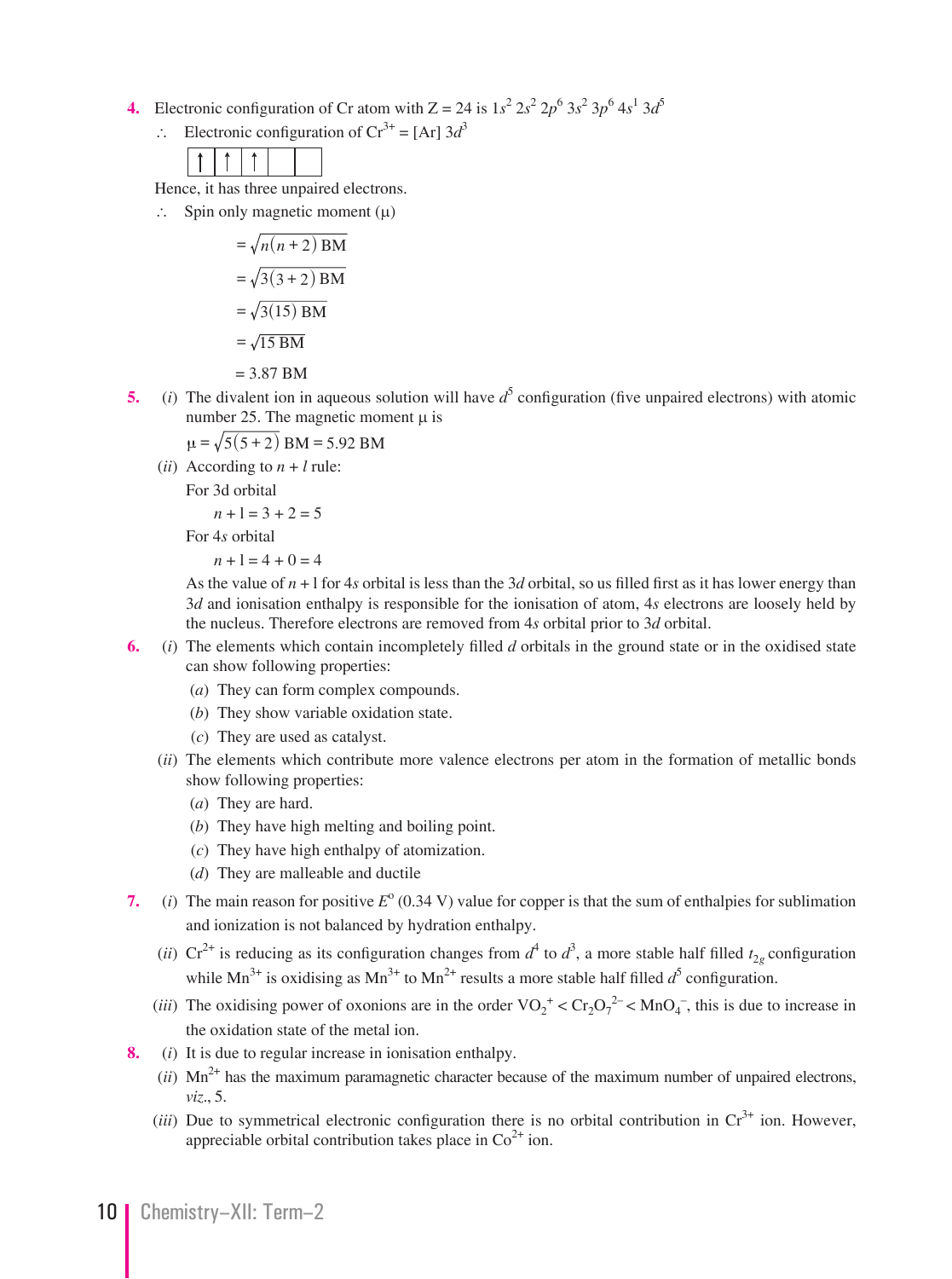- **9.** (*i*)  $Sc^{3+} = 3d^{\circ} 4s^{\circ}$  (No unpaired electrons)
	- $V^{3+} = 3d^2 4s^{\circ}$  4*s*° (2 unpaired electrons)
		- $Ti<sup>4f</sup> = 3d<sup>o</sup> 4s<sup>o</sup>$  (No unpaired electrons)
	- $Mn^{2+} = 3d^5 4s^{\circ}$ 4*s*° (5 unpaired electrons)

Thus, only  $V^{3+}$  and Mn<sup>2+</sup> are coloured because they have unpaired electrons.

- (*ii*) Out of  $Mn^{3+}$  and  $Cr^{3+}$ ,  $Mn^{3+}$  is more paramagnetic than  $Cr^{3+}$  because  $Mn^{3+}$  has four unpaired electrons in its valence shell while  $Cr^{3+}$  has three unpaired electrons.
- **10.** (*i*) As the size decreases covalent character increases. Therefore,  $La<sub>2</sub>O<sub>3</sub>$  is more ionic and  $Lu<sub>2</sub>O<sub>3</sub>$  is more covalent.
	- (*ii*) As the size decreases from La to Lu, stability of oxosalts also decreases.
	- (*iii*) Stability of the complexes increases as the size of lanthanoids decreases.
	- (*iv*) Radii of 4*d* and 5*d* block elements will be almost same.
	- (*v*) Acidic character of oxides increases from La to Lu.

# **CHAPTER–5 Coordination Compounds**

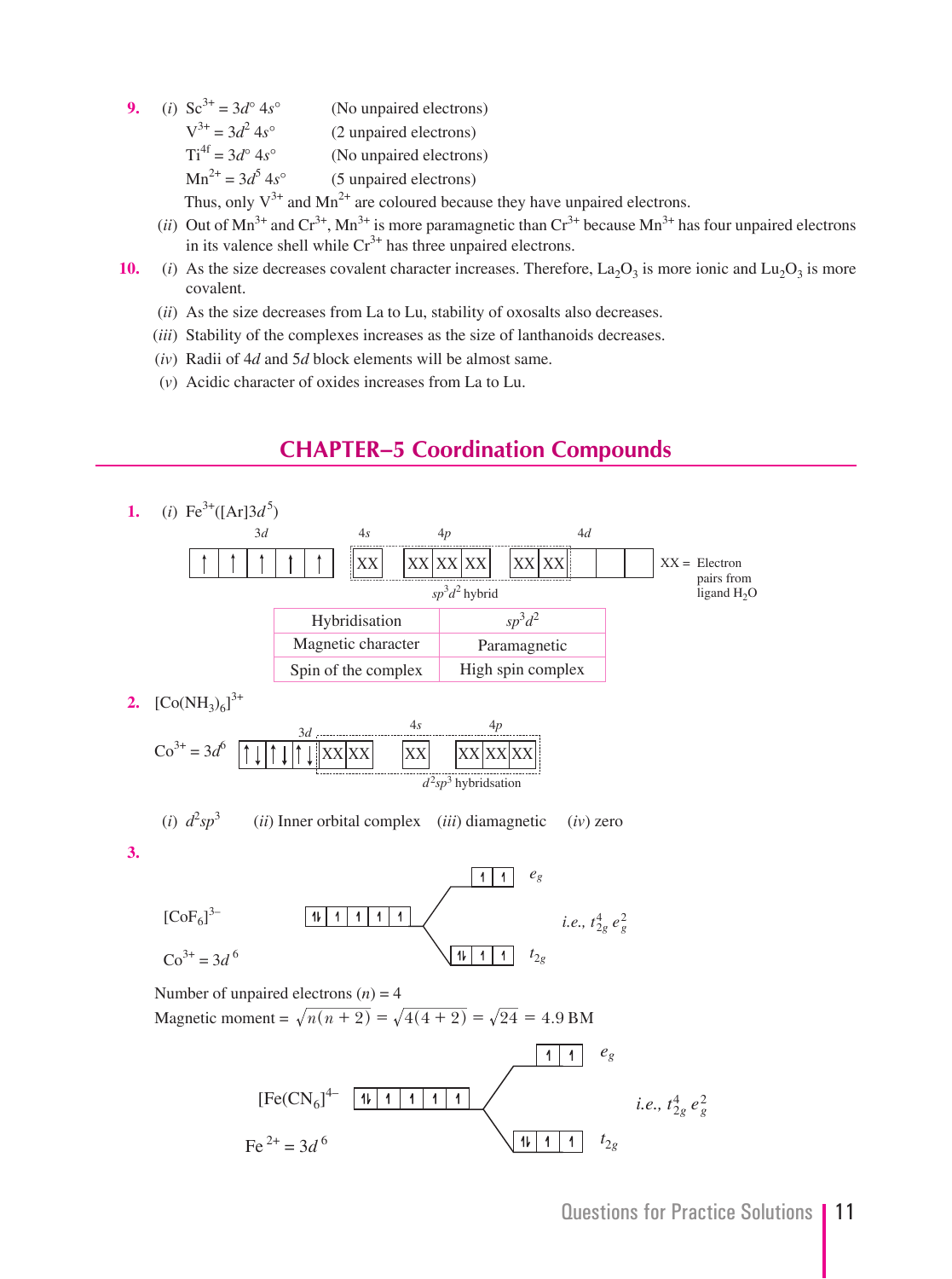Number of unpaired electrons  $(n) = 4$ Magnetic moment =  $\sqrt{n(n + 2)} = \sqrt{4(4 + 2)} = \sqrt{24} = 4.9 \text{ BM}$  $\boxed{1\ \ 1}$   $e_g$  $11111111111$  $[Cu(NH<sub>3</sub>)<sub>6</sub>]<sup>2+</sup>$ *i.e.,*  $t_{2g}^6 e_g^3$ 

> *t* 2*g*

 $Cu^{2+} = 3d^{9}$ Number of unpaired electrons  $(n) = 1$ 

Magnetic moment = 
$$
\sqrt{n(n+2)}
$$
  
=  $\sqrt{1(1+2)}$   
=  $\sqrt{1 \times 3}$   
=  $\sqrt{3}$   
= 1.73 BM

**4.** [Cr(H<sub>2</sub>O)<sub>4</sub>Cl<sub>2</sub>] Cl; tetraaquadichloridochromium(III) chloride

5. (i) 
$$
H_2NCH_2-CH_2NH_2
$$
,  $O = C-C=O$ 

- (*ii*) CO is a stronger ligand than Cl<sup>–</sup> as it is a  $\pi$ -acceptor ligand.
	- **6.** (*i*) In NiCl<sub>2</sub>.6H<sub>2</sub>O, the secondary valencies are 6.
		- $(ii)$  In PtCl<sub>4</sub>.2HCl, the secondary valencies are 6.
		- ( $iii$ ) In NiCl<sub>2</sub>.6H<sub>2</sub>O, the secondary valencies are 6.
	- **7.** Difference between double salt and coordination compound.

| S.No. | <b>Double Salt</b>                                           | <b>Coordination Compound</b>                                                    |
|-------|--------------------------------------------------------------|---------------------------------------------------------------------------------|
| (i)   | These salts contains two simple salts in equimolar<br>ratio. | These salts contains simple salts by they may or may<br>not be in simple ratio. |
| (ii)  | It loses their identity in the solution.                     | It retains its identity in the solution.                                        |

- **8.** (*i*) It involves a number of assumptions.
	- (*ii*) It does not give quantitative interpretation of magnetic data.
	- (*iii*) It does not distinguish between weak and strong ligands.
	- (*iv*) It does not explain the colour exhibited by complexes.
	- (*v*) It does not give an exact explanation of thermodynamic or kinetic stabilities of coordination compounds.
	- (*vi*) It does not make exact predictions regarding the tetrahedral and square planar structures of 4 – coordinated complexes.

$$
9. \quad \Delta_t = \frac{4}{9} \Delta_0
$$

 $\Delta_t = \frac{4}{9} \times 18,000 = 8000 \text{ cm}^{-1}$ 

**10.** (*i*) As  $\Delta_0 > P$  pairing will occur in the  $t_{2g}$  orbitals and  $e_g$  orbitals will remain vacant.

 $(ii)$   $t_{2g}^4 e_g^0$ 

(*iii*) As there are three bidentate ligands to combine therefore hybridisation will be  $d^2sp^3$ .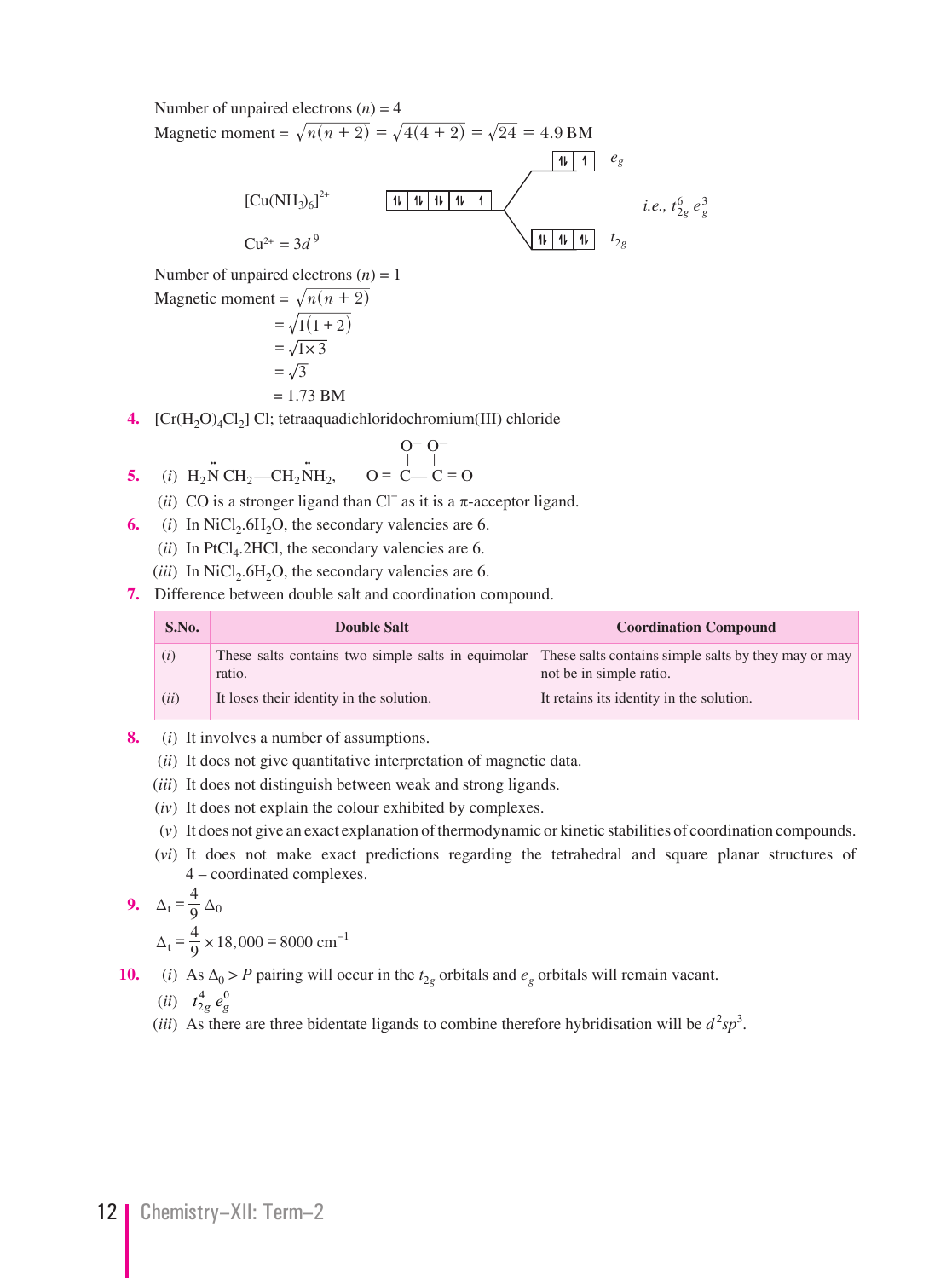#### **CHAPTER–6 Aldehydes, Ketones and Carboxylic Acid**

- **1.** Ethyl-4-chlorobenzoate
- **2.** Ethanol can undergoes esterification whereas ethanol doesn't undergoes the same reaction.  $\rm CH_{3}$

3. 
$$
A = (CH_3)_2 CH - C - Cl;
$$
  $B = CH_3 - C - COONa;$   $C = CHI_3$   
\n $\begin{array}{ccc}\n & | & | & \text{C} \\
 & | & | & \text{C} \\
 & | & | & \text{C} \\
 & | & | & \text{C} \\
\end{array}$ 

- **4.** (*i*) Due to + R effect of benzene ring, the electron density in the carbonyl group of benzaldehyde increases. This in turn, increases the electron density in the C—H bond of aldehyde group. As a result, the C—H bond becomes stronger and hence only oxidising agent like Tollens' agent;  $Ag(NH_3)_2^+$  $(E_{\text{Ag}^{+}/\text{Ag}}^{0} = 0.8 \text{ V})$  can oxidise C—H to C—OH to form carboxylic acids but weaker oxidising agents like Fehling's solution or Benedict's solution ( $E_{Cu^{2+}/Cu^{+}}^{0} = 0.18$  V) fail to oxidise benzaldehyde to benzoic acid.
- (*ii*) This is because  $(CH_3)_2$  CHCHO has one  $\alpha$ -hydrogen whereas  $(CH_3)_3$  C—CHO does not have any.
	- **5.** (*i*) Pyridinium chlorochromate  $(C_5H_5NHCrO_3Cl)$  or Cu at 573 K.
	- $(ii) NH<sub>3</sub>, \Delta (Heat)$
	- **6.** As '*A*' does not give Fehling's or Tollens' test, so it does not have —CHO group but it gives positive iodoform test and DNP test so it has  $\rm CH_{3}—C—$  group. ||

 $\Omega$ 

$$
\begin{array}{cc}\n\text{C}OCH_3 \\
\text{So 'A' is}\n\end{array}
$$

Acetophenone

*B* is carboxylic acid obtained by oxidation of *A* with  $H_2$ CrO<sub>4</sub>.

$$
\begin{array}{c}\n\text{COOH} \\
\text{So 'B' is} \\
\text{Benzoci acid}\n\end{array}
$$

$$
\begin{array}{cc}\n & \text{CH}_3 \\
7. & (i) & \text{CH}_3 \text{---} \text{CH}_3 \\
 & \downarrow \\
 & \text{CH}_3 \\
 & 2, \text{2-Dimethylpropane}\n\end{array}
$$

 (*ii*) C— CH C— CH CH CH — CH OH and CH — COONa 3 3 3 3 , 2 1 Dimethylpropan ol , – sodium propanoate 3 2 2 3 2 2 – dimethyl – - - + CH

$$
\begin{array}{ccc}\n & CH_3 & O \\
 & | & \n \end{array}
$$
\n*(iii)* CH<sub>3</sub>—C—CH=NNH—C—NH<sub>2</sub>  
\nCH<sub>3</sub>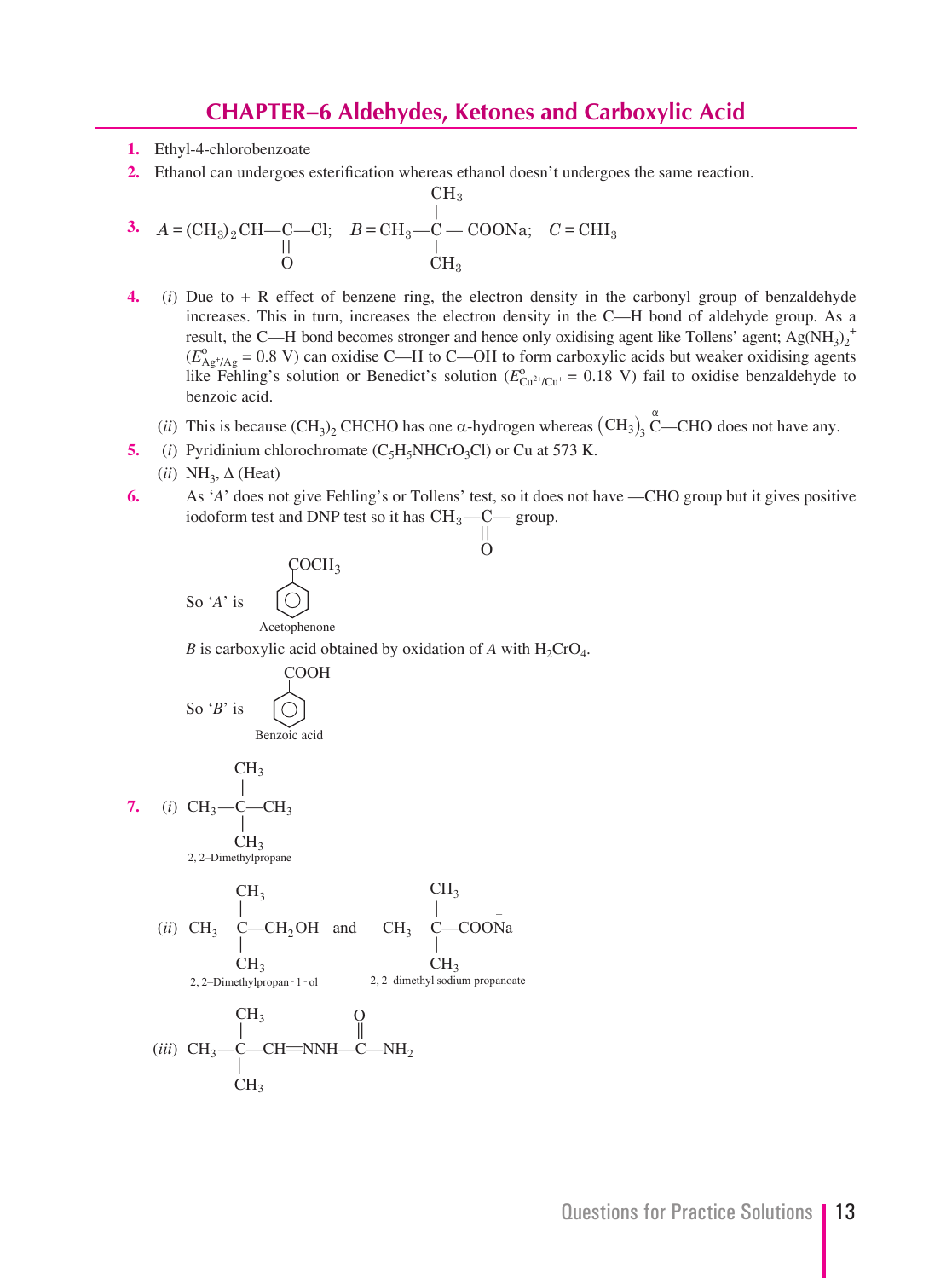

Compound B (propanone) is a ketone therefore Fehling's test and Tollens' tests are negative.

**10.**

CHO

A = Benzaldehyde



B = Cyclohexanone



C = 2-Benzylidene cyclohexanone

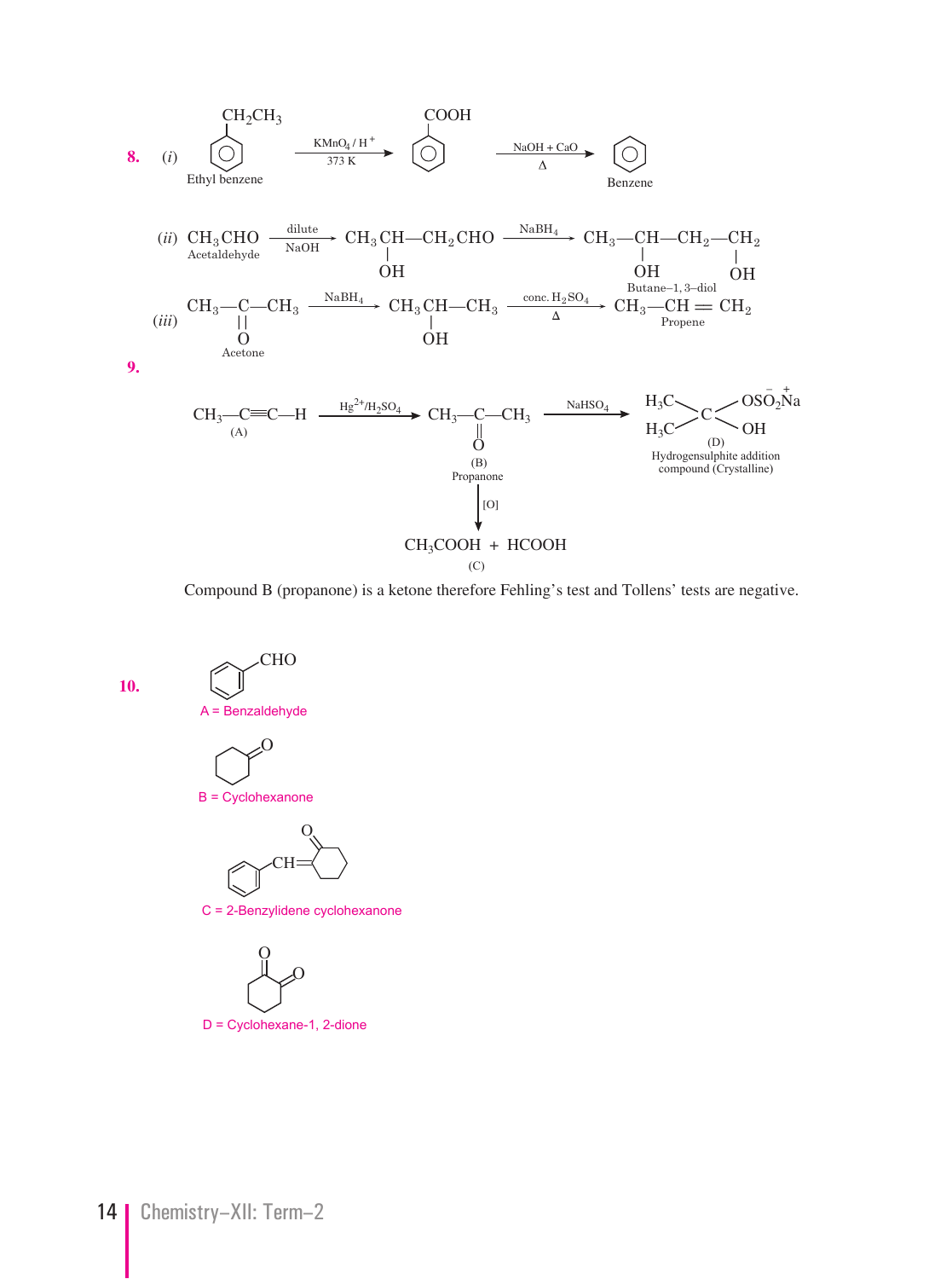

#### **CHAPTER–7 Amines**



- **4.** (*i*) In gaseous phase, basic character of amines increases with the increase in number of electron releasing groups, due to +I effect, so trend of basic character is  ${\rm (CH_3)_3N}$  >  ${\rm (CH_3)_2NH}$  >  ${\rm CH_3NH_2}$  > NH  $(3^{\circ})$   $(2^{\circ})$   $(1^{\circ})$  $(3°)$  $_{3/2}$ NH  $\rightarrow$  UH<sub>3</sub>NH<sub>2</sub>  $\rightarrow$  NH<sub>3</sub>  $(1^{\circ})$  $^{\circ})$  (2°) (1°
	- (*ii*) But in aqueous phase, solvation of ammonium cation occurs by water molecules, greater the size of ion, lesser will be the solvation, and lesser will be the stability of ion, so on combining +I effect and solvation effect, in aqueous phase trend changes to

$$
\text{(CH}_3)_2\text{NH} \geq \text{CH}_3\text{NH}_2 \geq (\text{CH}_3)_3\text{N} \geq \text{NH}_3
$$

**5.** Due to combination of +I effect, solvation effect and steric hindrance of ethyl group the basic strength of ethyl substituted amines in aqueous solution is as follows:

 $Et<sub>2</sub>NH > Et<sub>3</sub>N > EtNH<sub>2</sub>$ 

As a stronger base has a higher  $K_b$  value, therefore,  $K_b$  value decreases in the order:  $Et<sub>2</sub>NH > Et<sub>3</sub>N > EtNH<sub>2</sub>$ 



- (*ii*)  $C_6H_5CONH_2 \xrightarrow{\text{Br}_2+KOH} C_6H_5-NH_2$  Aniline
	- **7.** (*i*) In CH<sub>3</sub>NH<sub>2</sub>, the +I effect of —CH<sub>3</sub> group makes lone pair of electrons on N-atom more available for donation. On the other hand in  $C_6H_5NH_2$ , the resonance effect causes delocalisation of lone pair of electrons over benzene ring and makes it less available for donation. Hence,  $CH<sub>3</sub>NH<sub>2</sub>$  is more basic than  $C_6H_5NH_2$ .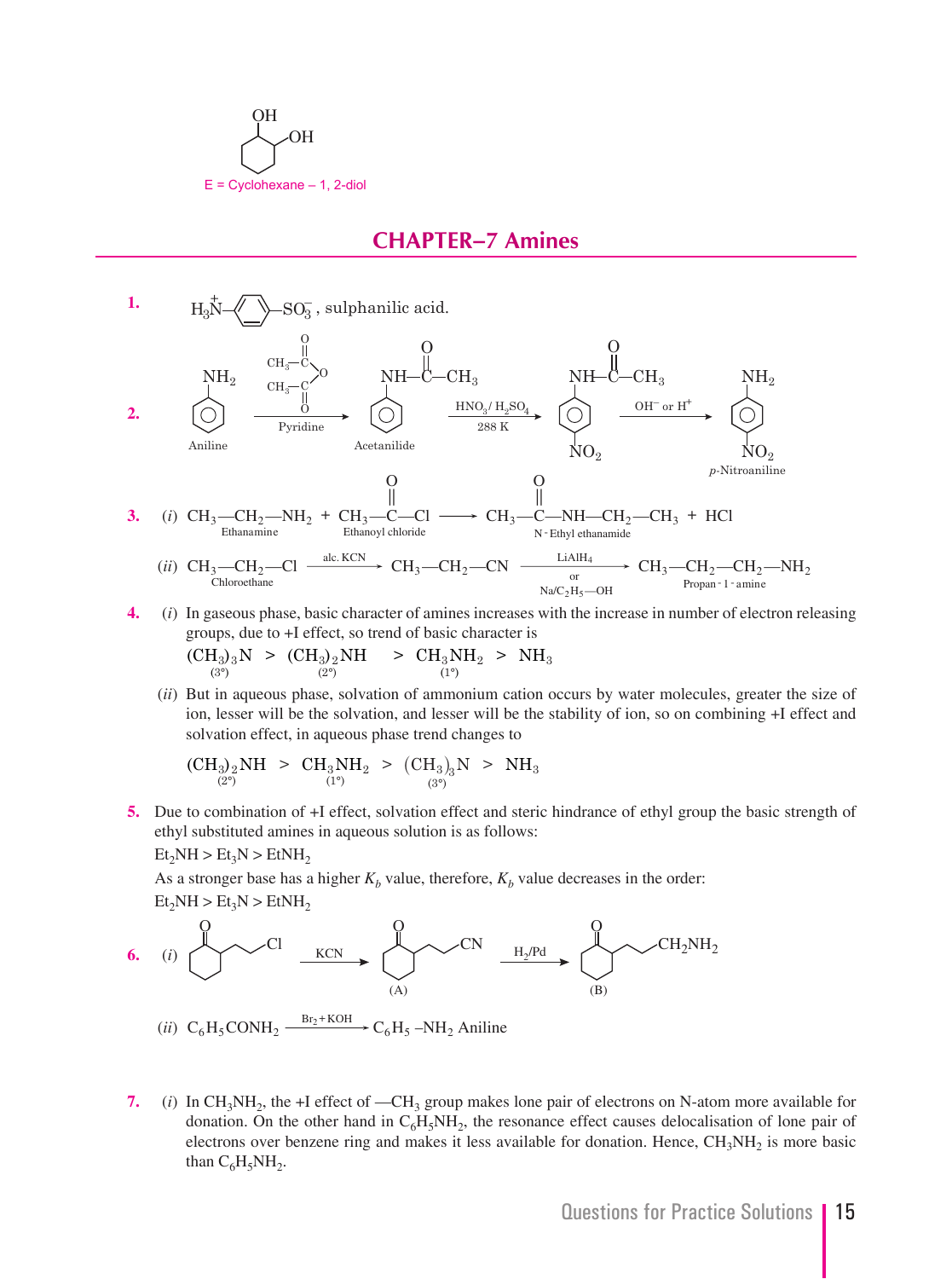- (*ii*) CH<sub>3</sub>NH<sub>2</sub> is more basic than NH<sub>3</sub>. CH<sub>3</sub> group due to its +ve I effect pushes electron towards nitrogen in  $CH<sub>3</sub>NH<sub>2</sub>$  and this makes the unshared electron pair more available for sharing with the proton of the acid.
- (*iii*)  $NH<sub>2</sub>$  $\rm CH_{3}$ is stronger base than  $\left[\Box\right]$  as CH<sub>3</sub> group is electron releasing by +I effect and  $NH<sub>2</sub>$ hyperconjugation effect.
	- **8.** (*i*) Due to resonance the lone pair of electrons on nitrogen of acetanilide gets delocalised towards carbonyl group.

 N—C—CH3 N—C—CH3 O + O–

 Hence the electrons are less available for donation to benzene ring by resonance. Therefore, activation effect of aniline is reduced.

- $(iii)$  In CH<sub>3</sub>—NH<sub>2</sub>, +I-effect of —CH<sub>3</sub> group increases the electron density on the nitrogen atom making lone pair more available for donation. On the other hand, in aniline lone pair of electron on the nitrogen atom is delocalised over benzene ring due to resonance and thus making it less available for donation. That is why  $CH_3NH_2$  is more basic than  $C_6H_5NH_2$ .
- (*iii*) This is because in a strongly acidic medium aniline is protonated to form the anilinium ion which is meta directing.
- **9. (***i***) (***a***) Hoffmann bromamide reaction:** When a primary acid amide is heated with an aqueous or ethanolic solution of NaOH or KOH and bromine (*i.e*., NaOBr or KOBr), it gives a primary amine with one carbon atom less.

$$
R\text{—CONH}_2 + Br_2 + 4NaOH \longrightarrow R\text{—NH}_2 + Na_2CO_3 + 2NaBr + 2H_2O
$$
\n
$$
\text{CONH}_2
$$
\n
$$
\text{CONH}_2
$$
\n
$$
\text{MH}_2
$$
\n
$$
\text{NH}_2
$$
\n
$$
\text{NH}_2
$$
\n
$$
\text{NH}_2
$$
\n
$$
\text{NH}_2
$$
\n
$$
\text{NH}_2
$$
\n
$$
\text{NH}_2
$$
\n
$$
\text{NH}_2
$$
\n
$$
\text{NH}_2
$$
\n
$$
\text{NH}_2
$$
\n
$$
\text{NH}_2
$$
\n
$$
\text{NH}_2
$$
\n
$$
\text{NH}_2
$$
\n
$$
\text{NH}_2
$$
\n
$$
\text{NH}_2
$$

Benzamide

 **(***b***) Carbylamine reaction (Isocyanide test):** Aliphatic and aromatic primary amines when heated with chloroform and alcoholic solution of KOH give isocyanides (carbylamines) which have extremely unpleasant smell.

R—NH<sub>2</sub> + CHCl<sub>3</sub> + 3KOH (alc.) 
$$
\xrightarrow{\Delta}
$$
 R—NC + 3KCl + 3H<sub>2</sub>O  
\n
$$
\xrightarrow{\text{Alkyl}}
$$
\nNC  
\n
$$
\xrightarrow{\text{MH}_2}
$$
\nNC  
\n+ CHCl<sub>3</sub> + 3KOH (alc.)  $\xrightarrow{\Delta}$  + 3KCl + 3H<sub>2</sub>O  
\n
$$
\xrightarrow{\text{Plenyl}}
$$
\n
$$
\xrightarrow{\text{Plenyl}}
$$
\nisocyanide  
\nisocyanide

 $(iii)$  Aniline when react with HNO<sub>2</sub> at 273 – 278K followed by treatment with an alkaline solution of 2–naphthol, by treatment with an alkaline solution of 2–naphthol, where a brilliant yellow, orange or red coloured dye is obtained. While methyl amine under these conditions give a brisk evolution of  $N_2$ gas with the formation of primary alcohols. i.e. the solution remains clear.